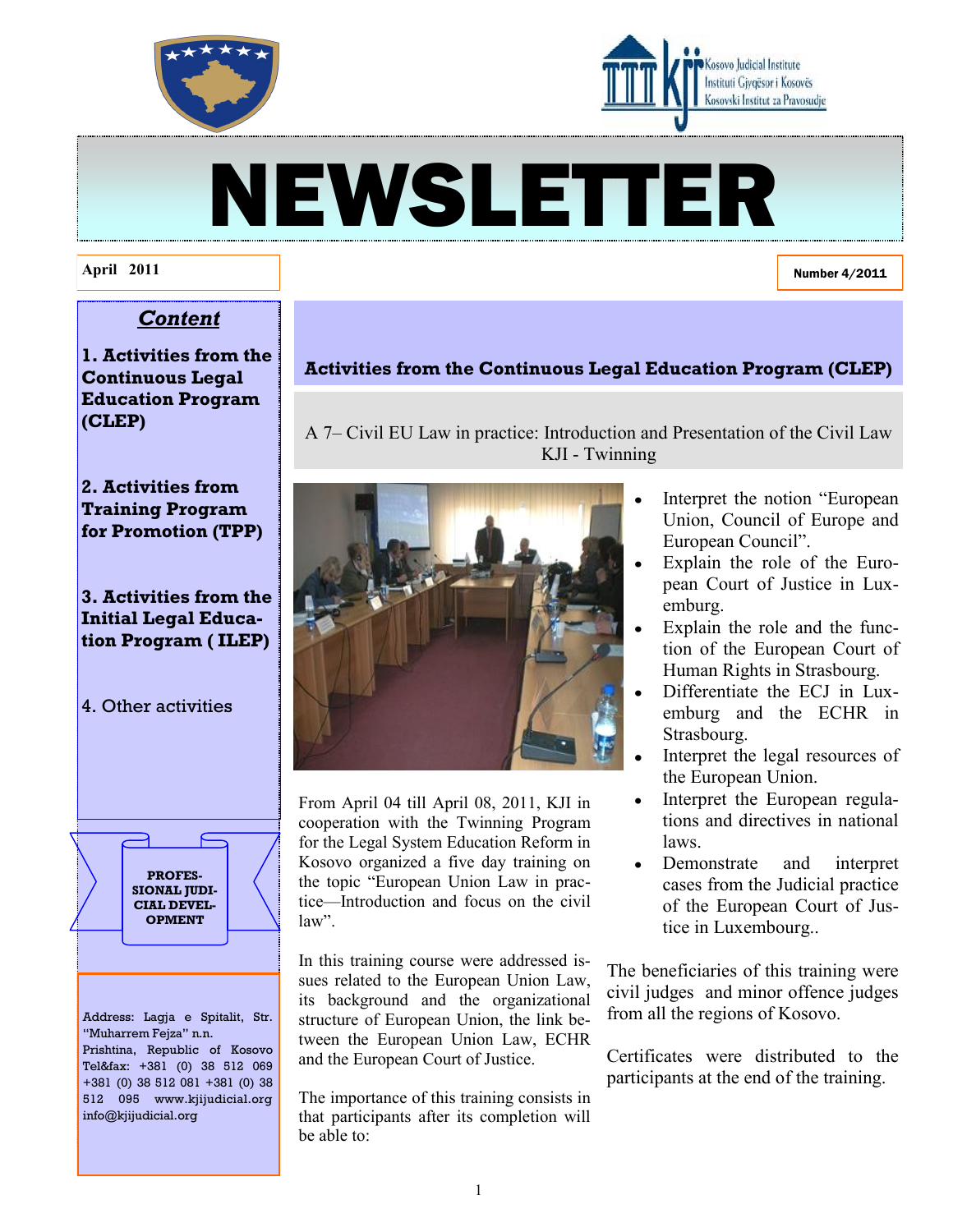#### **Roundtable discussion: Criminal Corruption**



On April 14, 2011 KJI organized a training from the criminal field on the topic "Corruption".

The purpose of this training was to discuss about the criminal offences of corruption, such as: the breach of the official duty by the responsible persons in legal subjects and any activity of the initiators or of beneficiaries of this conduct, the remuneration directly or indirectly was promised, offered, provided, required or received for the person itself or another person.. Learning objectives of this training were that

Participants will be able to:

- Differ the areas where corruption is present;
- Identify the forms and ways of conducting corruption;
- Apply the modern forms of detection of corruption;
- Identify the forms and the ways in which the corruption could be prevented;
- $\bullet$ Deepen the knowledge about the institutions that deal with the combating of corruption;

During this training session were addressed issues regarding situations when persons, whether public officials or ordinary citizens perform one or more prohibited actions, which by their motives and purposes compose elements of a criminal offence.

During this training were discussed issues regarding the identification of criminal offences related to corruption since for their legal qualification there are uncertainties.

Beneficiaries of this training were judges and prosecutors of all levels from all the regions of Kosovo.

## **Training of Trainers: "European Union Civil Law"**

From April 18 until 20, 2011, KJI in cooperation with the Twinning Program which supports the Legal System Education Reform in Kosovo, organized a specialized three day seminar for trainers on the topic "European Union Civil Law".

This seminar focused on: the drafting of judicial manuals regarding European Union Law, related to judicial practice in Kosovo.

Participants during this seminar worked in groups in drafting judicial draft-manuals on different topics under the supervision of international experts from, the field of EU Law.

The importance of this training consists on that, participants after the completion of this training will be able to:

- Develop and draft a judicial manual on the EU Law related to the judicial practice in Kosovo.
- Develop and structure clearly the content of a judicial manual on EU Law.

Beneficiaries of this training were trainers of the Kosovo Judicial Institute.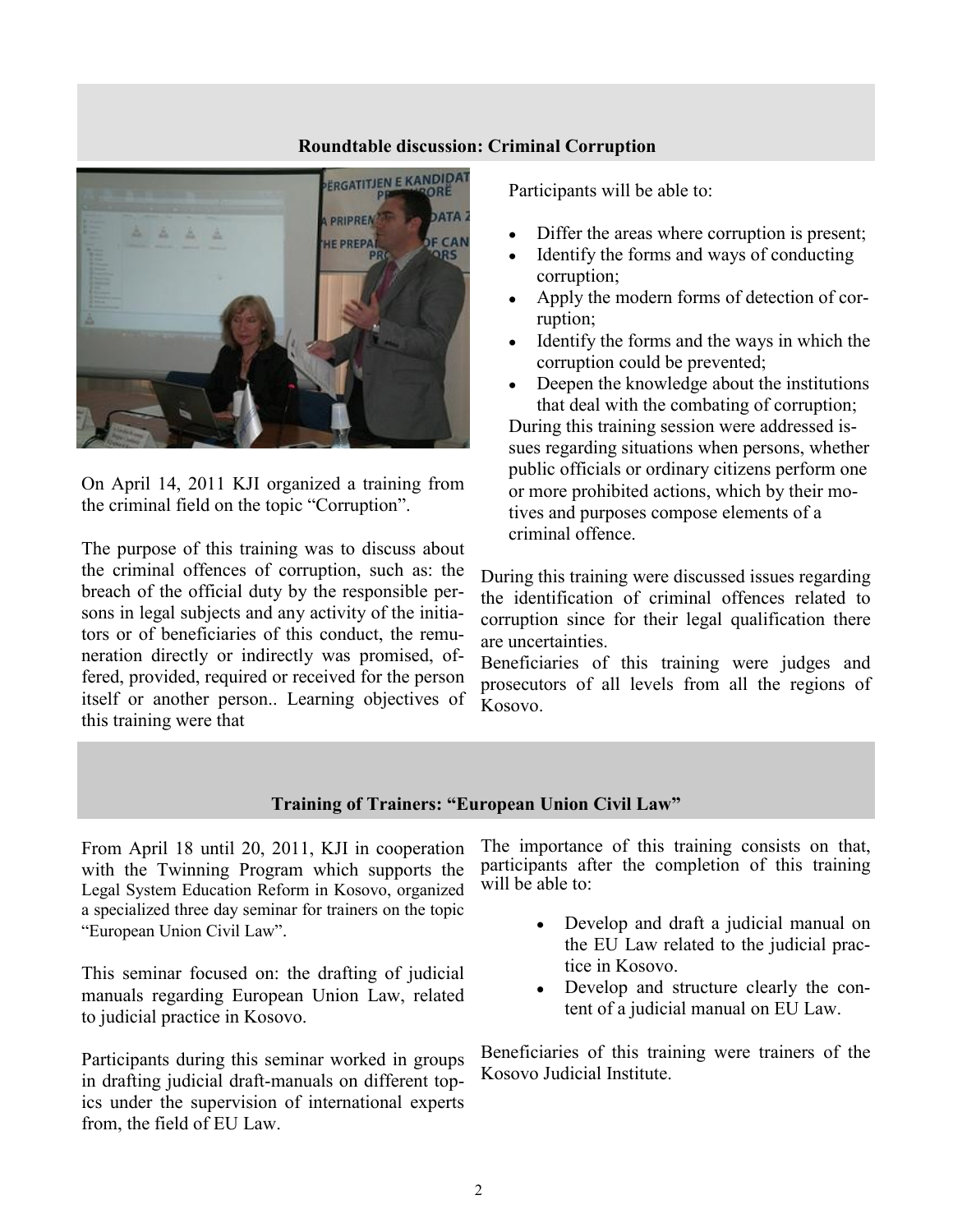## **Workshop: Criminal Witnesses in criminal procedure**



On April 21, 2011, KJI organized a training session from the criminal field, on the topic "Witnesses in criminal procedure".

The purpose of this training was to analyze the issues regarding witnesses in criminal procedure which can provide important information for the criminal procedure, related to: the perpetrator of the criminal offence, the circumstances of the commission of the criminal offence, the injured party etc, in contributing in solving the issue in the right way.

Objectives of this training were that participants

After the completion of this training will be able to:

- Make the necessary clarifications regarding released witnesses in the criminal proceedings;
- Evaluate the effects of the testimony of witnesses in criminal procedure and to distinguish them;
- explain the admissibility of the testimony of witnesses, as evidence in criminal proceedings;
- distinguish cases when a witness is declared a protected witness and cooperative witness;

This training session focused on addressing the problematic issues that arise in practice from a professional perspective in order to unify the implementation of legal provisions regulating this field. On this occasion, through improvised practical examples there was an interactive discussion regarding the issue of witnesses.

The beneficiaries of this training were judges and prosecutors at all levels from all regions of Kosovo.



On April 26, 2011, KJI organized a training on the abovementioned topic.

The purpose of this training was to increase the efficiency and effectiveness when imposing and applying covert technical measures of surveillance and investigation.

During this visit were analyzed issues regarding

Measures imposed by the public prosecutor and the judge of the preliminary procedure,

procedural matters related to the report of the prosecutor and preliminary procedure judge, their competencies related to the application of covert and technical measures of surveillance and investigation.

Among the main objectives of this training were that participants after the completion of this training are able to:

Assess properly the purpose of these measures,  $\bullet$ with the help of these measures which is made the collection of evidences and facts;

To differentiate the measures imposed by the prosecutor and those issued by the preliminary procedure judge;

identify evidence that should be taken without an order of a preliminary judge or the prosecutor and their treatment;

Beneficiaries of this training were judges and prosecutors from all the regions of Kosovo of all levels.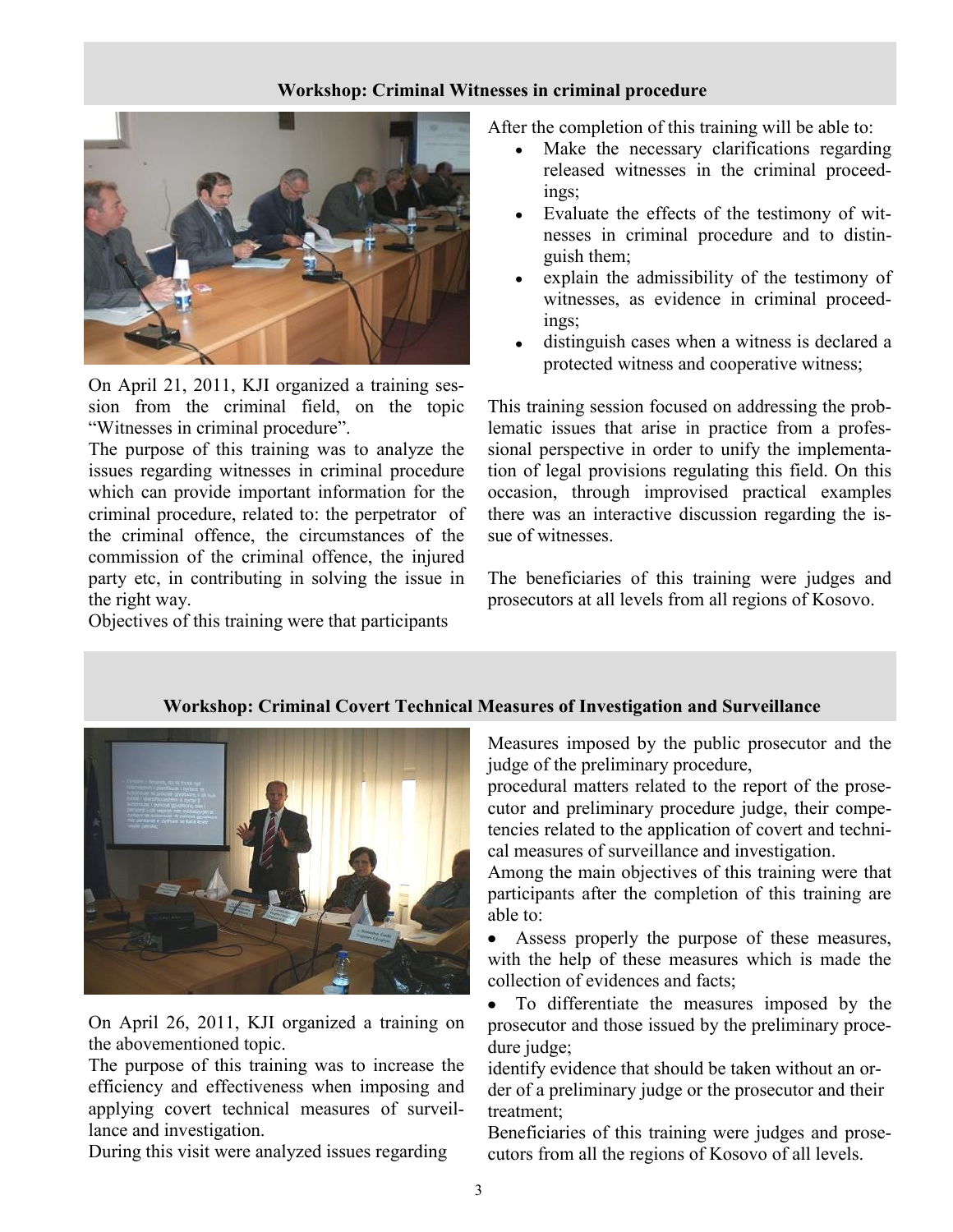## **Training of Trainers: "European Union Civil Law - EU"**

From March 28 until 30, 2011, KJI in cooperation with the Twinning Project which supports the Legal System Education Reform in Kosovo, organized a specialized three day seminar for its trainers on the topic "European Union" Civil Law and its relevant legal instruments for the protection of the consume".

The importance of this training consists in that, participants after its completion will be able:

- $\bullet$ To explain the role of the EU Legislation for the protection of the consumer.
- To recognize the content of the regulation of  $\bullet$ the Council of Europe (EC-Brussels I.) No. 44/2001 of December 22, 2000 on the jurisdiction and recognition of executions of decisions in civil and economic matters (Brussels I).
- To recognize the content of the Parliament  $\bullet$ and European Council Regulation (EC),

No. 805/2004 of April 21, 2004 on the execution of uncontested claims in,

in the process between Member States in civil and economic matters (Brussels II).

- To recognize the content of the Regulation of  $\bullet$ the Parliament and of European Council, No. 593/2008 of June 17, 2008 on the applicable law for contractual obligations (Rome I.),
- To recognize the content of the Regulation of the Parliament and of European Council (EC), No. 864/2007 of July 11, 2007 on the applicable law for non-contractual obligations (Rome II).
- To take decisions by having in mid the judicial practice of the European Court of Justice in Luxemburg.

Beneficiaries of this training were the trainers of Kosovo Judicial Institute.

# **Training of Trainers: "Workshop on the "Development of the Advance Skills of Trainers"**



On April 28 and 29, 2011, KJI organized a two day workshop for trainers engaged in the Initial Legal Education Program.

The purpose of this roundtable was to develop skills and presentation skills in more effective way by using a variety of teaching methods, and it was required from trainers to demonstrate the teaching techniques and they also took comments from trainers and colleagues.

The importance of this workshop consists on that, participant after its completion will be able to:

- Develop the skills of very effective presentations;
- Draft clear learning objectives by including practical exercises in trainings;
- develop a training session using learning objectives to organize the training content;
- apply interactive teaching methods in trainings;
- Manage the time of the training according to the agenda.

The beneficiaries of this training were judicial trainers and the Kosovo Judicial Institute staff, which deals with the development of legal education programs.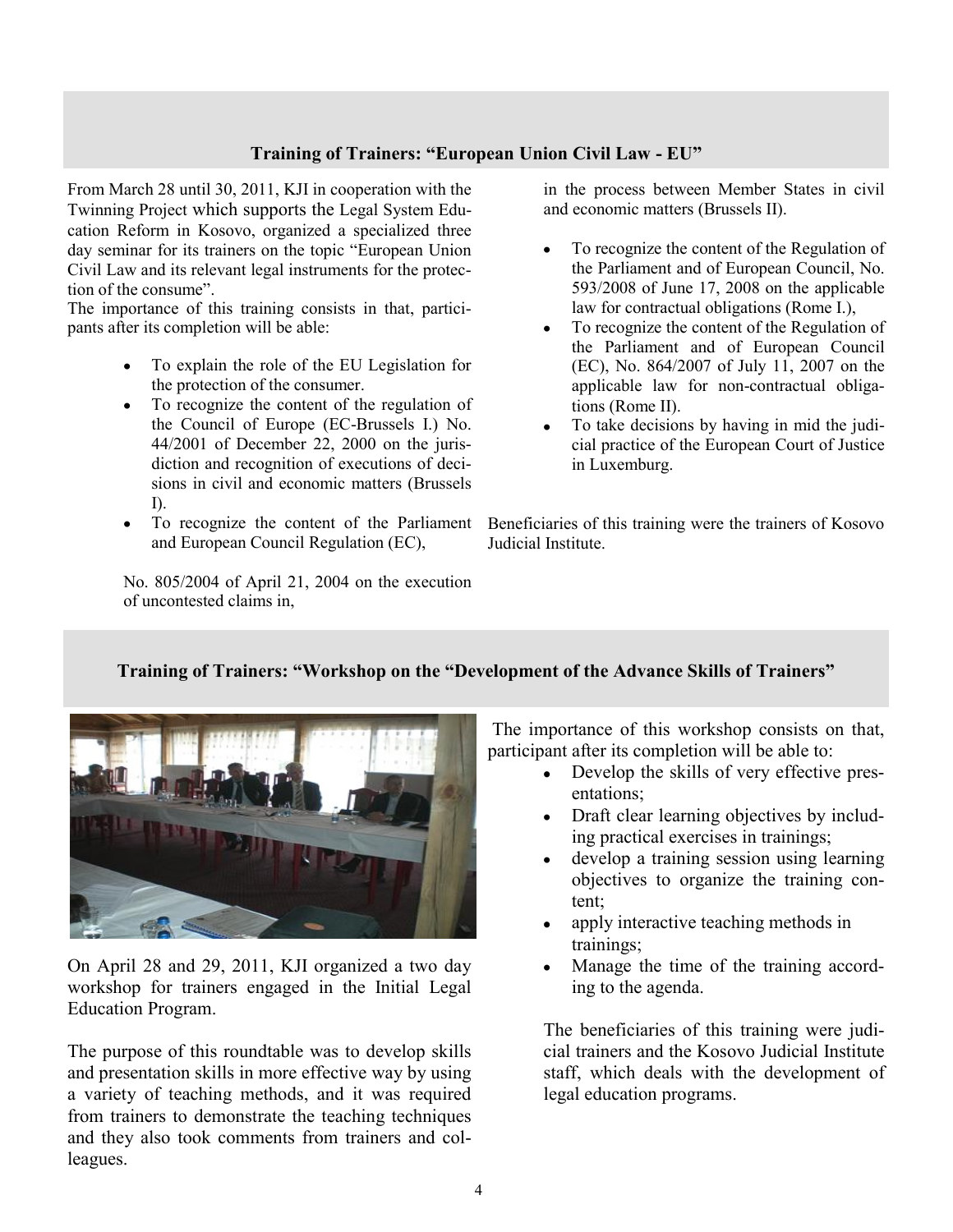# *2***. Activities of the Training Program for Promotion (TPP)**

## **Module: Constitutional Law**



On April 20, 2011, KJI within the Training Program for Promotion conducted the training session on the topic "Constitutional Law".

Some of the main objectives of this training were that participants after the completion of this training will be able to:

- To know the constitutional resources in Kosovo;
- To understand the structure of the Constitution of Kosovo and its values;
- Distinguish cases when the international law prevails the Constitution of Kosovo;

 $\bullet$ To recognize the legal basis regarding the organization and the functioning of the Constitutional Court; and

Distinguish the subjects that put in motion the process of the constitutional control.

Issues that were addressed during this training mainly dealt with the constitutional sources in Kosovo, the nature and effect of the Constitutional Court decisions, individual complaints, substantive and procedural requirements for lodging a complaint, time limits and the procedure for reviewing the complaint, and other issues related to the scope of the Constitutional Court.

Also issues regarding the elements that make the Constitution as special as it is, were addressed such as: the formative process of Kosovo as a state, conflicting provisions of the constitution related to the supremacy of the Plan of President Ahtisaari, the absence of the preamble in the Constitution, the reasons for not lodging it and the circumstances that touch the President Ahtisaari's Plan.

Beneficiaries of this training were Municipal , Minor Offence Judges from all the regions of Kosovo..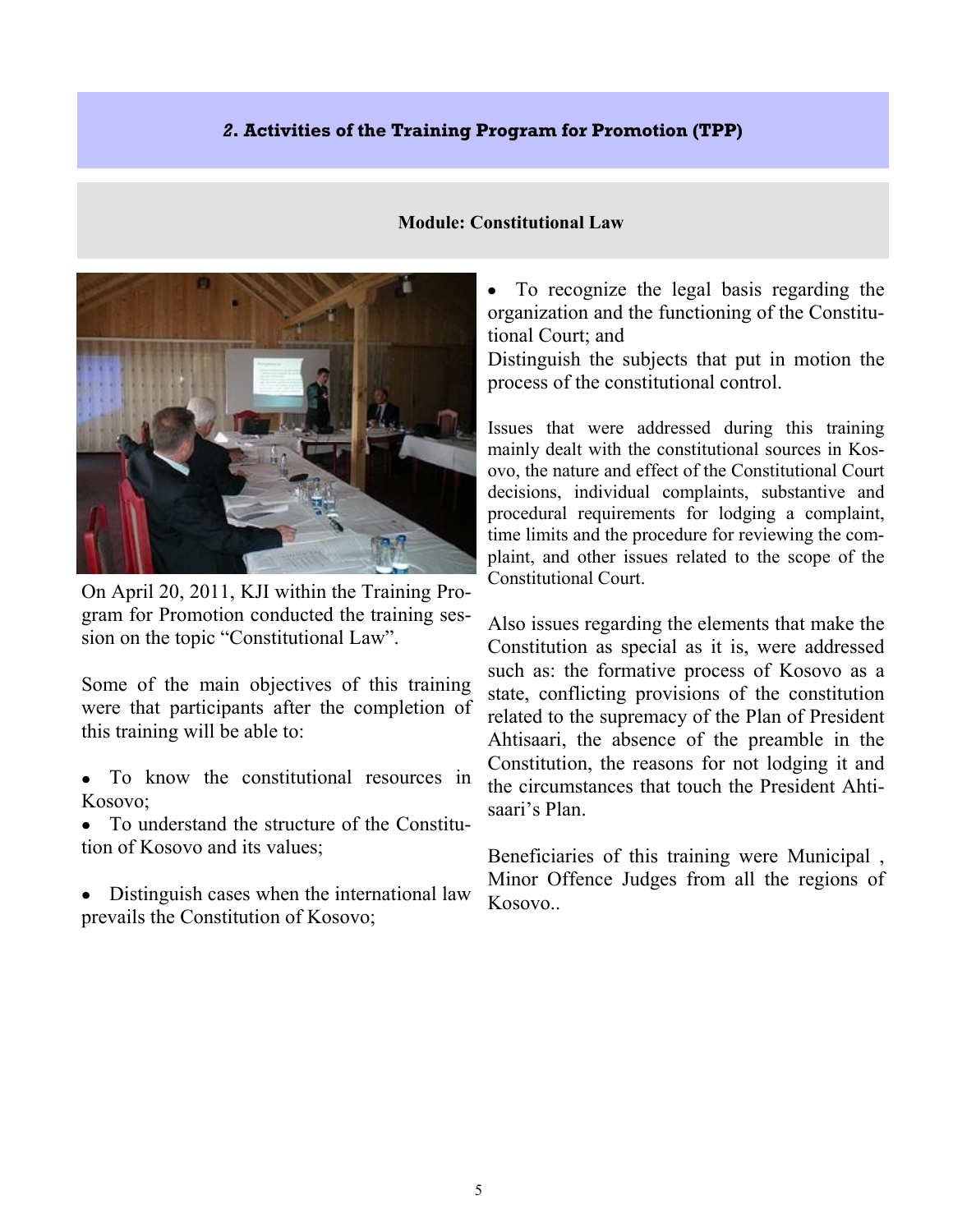## **3. Activities in the Initial Legal Education Program ( CLEP)**

#### **Administration and Assessment of the Preparatory Exam**

The Preparatory Exam for the fourth generation of candidates for judges and prosecutors of the Initial Legal Education Program was held in April. The written part of this exam was held on April 02 at the Kosovo Center for Public Safety Education and Development (KCPSD) in Vushtrri. The exam was divided into five (5) parts and 161 candidates took the test.

This exam is administered under strict safety measures which ensured a confidential, fair and equal process for all candidates. The exam was held under the monitoring of international monitors and the President of the Supreme Court of Kosovo and Head of the Kosovo Judicial Council.

The assessment of the exam was made by the Commission for Drafting and Assessment of the Exam on April 04 and April 5 at the premises of KJI in spaces with limited access by staff. The assessment was made anonymously, by assessing only the secret numbers of exam.

Even the process of the assessment of the exam was monitored and supported by officials of the Department for Monitoring the Legal System (LSMS) of On April 12, publicly, in front of candidates, representatives of OSCE and a representative of the Board of KJI, opened the envelopes containing the names of candidates where the adaptation of the number of exam with the name of the candidate was made. Based on the exam rules approved by the Program Council of KJI, 70 highest scores were qualified to participate in the oral exam.

Of the total number of candidates who took the written exam, 92 were included in the group of 70 highest results (including the same results). These candidates were invited to participate in the oral exam which was held on April 16.

Final results showed that 42 passed the Preparatory Exam and now are attending the trainings in the Initial Legal Education Program (ILEP) organized by KJI. Candidates who have not passed the exam had the opportunity to file a complaint or a request to see their exams in order to verify the pints that they scored.

#### **ILEP Trainings III**

The trainings in the Initial Legal Education Program for the second and third generation of candidates continued during April.

These trainings were attended by the candidates depending on their profile assigned to them, where candidates for judges attended trainings in different modules from those of prosecutors. Each group had 12 training modules.

Training in the second phase will continue until the end of May, where at the end of this phase of training candidates will be subject to an exam,

for each training module that they have attended.

While in the third phase candidates attended trainings in the courts or prosecution offices depending on their profile .

Practical trainings are held under the supervision of a mentor judge or prosecutor, according to the program determined by KJI in coordination with the Mentor Coordinators.

These training were attended by 32 candidates.